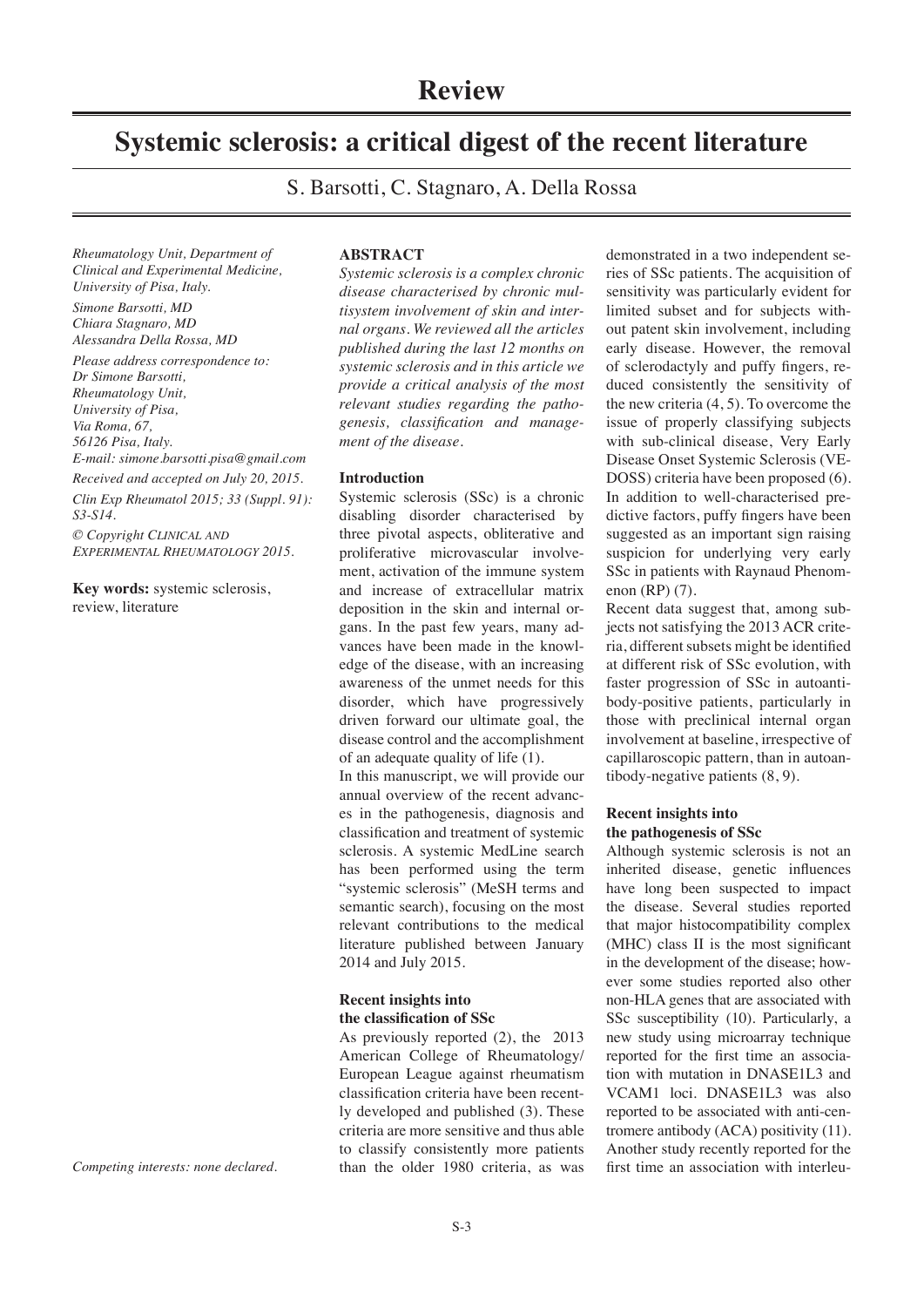kin-12 pathway and SSc, describing β1 subunit of interleukin (IL) 12 receptor (IL12RB1) association with the development of SSc (12).

In addition to a predisposing genetic background, an early trigger is likely required to initiate the disease process in SSc. Viral infection have been reported to be associated with the disease; in particular a crucial role has been hypothesised for human cytomegalovirus and parvovirus B19 in the development of the disease (13). Other than infections, also environmental factor can be responsible of development of SSc, and a recent study investigated the effects of diesel exhaust nanoparticles on scleroderma skin cells (14). The authors reported that environmental factors due to trafficderived pollution might play a key role in triggering an inflammatory-fibrogenic response in genetically predisposed individuals; particularly nanoparticles may induce IL-1a e IL-9 expression and upregulated metalloproteases (MMP) type 2 and 9. Moreover, abnormalities of selenium homeostasis can be involved in the development of SSc (15).

The mechanisms underlying visceral involvement in scleroderma are unclear, mostly because relevant data on pathogenic mechanisms are limited and there are no satisfactory animal models of scleroderma (16). Manetti *et al.* proposed a new animal model mimicking the histopathological features of SSc, characterised by inactivation of urokinase-type plasminogen activator receptor (uPAR) gene. The uPAR-deficient mice present greater skin thickness, collagen content and myofibroblast count that wild type mice (17).

Clinical symptoms and histological data of early disease stages suggested that vascular injury is an important feature in the early phase of the disease. Shirai *et al.* have investigated the possible role of pentraxin3 (PTX3) and fibroblast growth factor 2 (FGF-2) in SSc-related vasculopathy (18). The authors described a strict association between PTX3 levels and suppression of endothelial progenitor cells-mediated vasculogenesis; moreover, PTX3 elevation is associated with the development of DUs and pulmonary arterial hypertension (PAH); FGF-2 was suppressed

by PTX3 and was reported to be reduced in SSc patients with PAH.

There are various hypotheses on how vascular alterations may lead to fibrosis; a recent study by Maurer *et al.* (19) reported, in experimental model of bleomycin induced SSc, a strict association between vascular endothelial grow factor (VEGF) expression and the development of skin fibrosis. VEGF transgenic mice spontaneously developed skin fibrosis and the profibrotic effect become more pronounced in bleomycin model. The authors concluded that their data provide the first evidence for VEGF as a novel molecular link between fibrosis and vasculopathy in pathogenesis of SSc. Moreover, a recent article reported that upregulation of the VEGF signaling in perivascular cells which are shifted to a profibrotic phenotype may be induced by low levels of Caveolin-1 (20).

Several factors are involved in in the development of skin fibrosis in SSc patients. A recent study report a crucial involvement of IL-17, particularly IL-17A and related family (21); the authors analysed the expression of positive cells for IL-17 in the skin of patients reporting differences between SSc related skin fibrosis (increased IL-17A) and morphea (increased IL-17F). Moreover, the authors reported in both the diseases, a specific IL-17C/IL-17E combination (low the first, high the second) that may play a role in the development of fibrosis. In another study, Kudo *et al.* (22) reported that in SSc patients skin the reduction of IL-20 can contribute to cutaneous fibrosis, reducing keratinocyte proliferation; the authors also reported that IL-20 administration was able to inhibit bleomycin-induced fibrosis in a mouse model.

A novel animal model hypothesised the key role of IL-17 in the development of antinuclear antibodies in SSc patients; in a recent article, authors reported that intestinal microbiota, and particularly segmented filamentous bacteria that may be present in experimental condition, might induce an IL17 mediated Th17 response capable to induce spontaneously antinuclear antibodies in adult life (23).

Several published articles suggest a central role of transforming growth factor β (TGF-β) in fibroblast activation and

tissue fibrosis in SSc. A recent study by Tomcik *et al.* reported promising result of reduction of TGF-β activity on fibroblast by inhibition of heat shock protein 90 (Hsp90); particularly inhibition of Hsp90 abrogates the stimulatory effect of TGF-β on fibroblasts and reduced the fibrosis deposition in an experimental model (24). Another recent study describes the effect of constitutive androstane receptor (CAR) on fibroblast activation: CAR is up-regulated in the skin and dermal fibroblast of SSc patients and its activation increases the profibrotic effect of TGF-β. Thus, CAR may be involved in targeting aberrant TGFβ signaling in SSc (25).

Histologically, endothelial cell damage is accompanied by the presence of perivascular leukocytes infiltrates. Also in experimental model of systemic sclerosis the development of skin fibrosis was strictly associated with increasing of skin infiltrate of leukocytes including macrophages, neutrophils and T lymphocytes (26). In a recent review, the authors hypothesised a role in the pathogenesis of inflammation in SSc for several member of IL-1 family: abnormal expression of IL-1 have been probed but a possible role in the pathogenesis of SSc has been suspected also for IL-36, IL-37, and IL-38 (27).

IL-1β was found increased in skin of SSc patients, that presented also elevation of NLRP3 (nucleotide-binding domain, leucine-rich-repeat-containing family, pyrin domain-containing 3), IL-18, caspase-1 and endothelin-1 (28). Skin fibrosis evaluated by modified Rodnan skin score had significant correlation with IL-1β and NLRP3.

IL-6 might also be involved in the development of systemic sclerosis. A recent study by Desallais *et al.* reported that serum and skin levels of IL-6 were significantly increased in patients with early SSc and that a monoclonal anti-IL-6R antibody prevent the development of bleomycin induced dermal fibrosis in mice (29).

The analysis for chemokine expression in the skin of SSc patients reported that CCL18, CCL19 and CXCL13, were up-regulated in diffuse cutaneous SSc skin, and CCL18 in limited cutaneous SSc skin. Expression of CCL19 corre-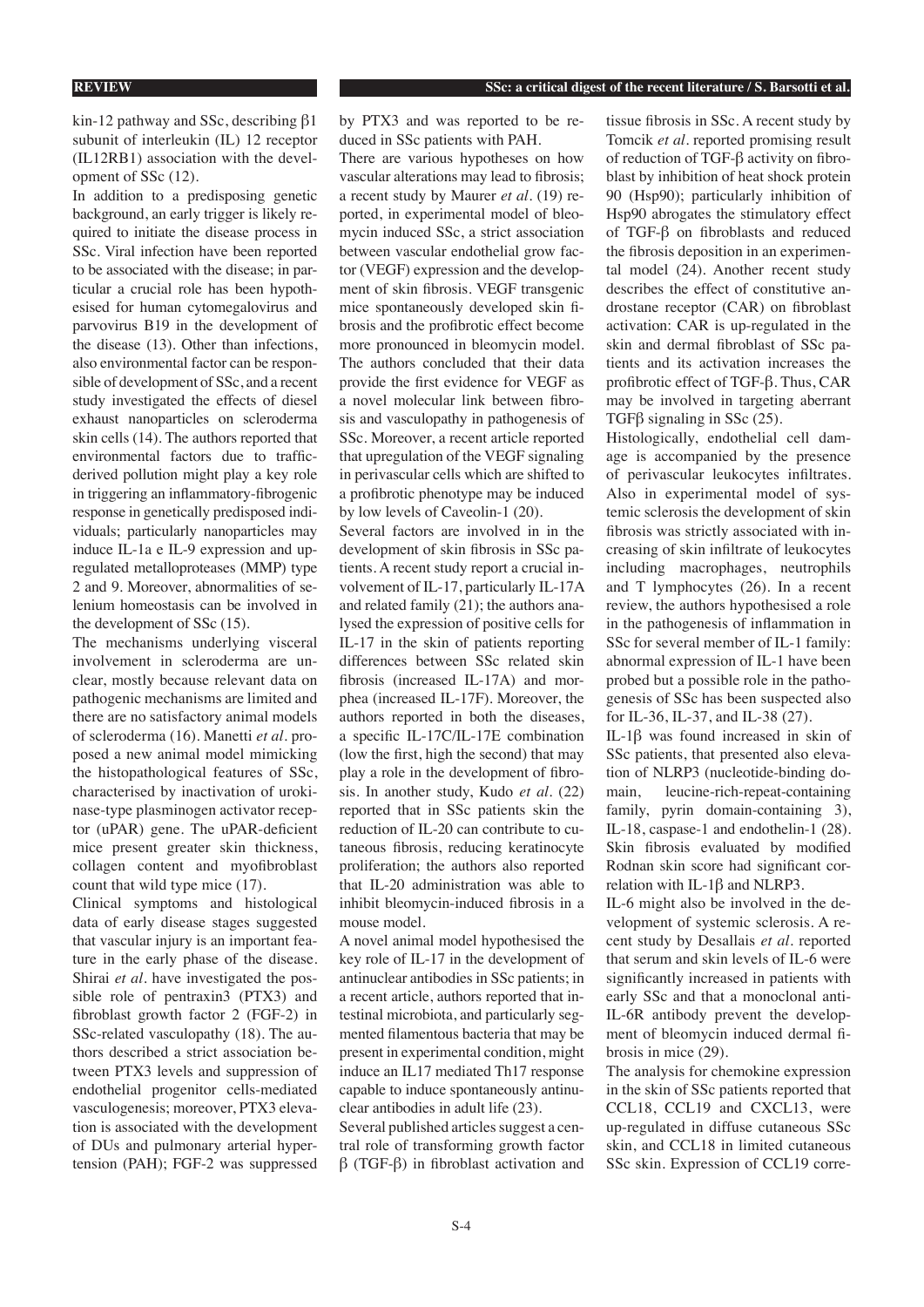#### **SSc: a critical digest of the recent literature / S. Barsotti et al. REVIEW REVIEW**

lated with markers of vascular inflammation and macrophage recruitment; CCL19 have a role in the recruitment of immune cells to the peripheral tissue and may be a sensitive marker for the perivascular inflammation and immune cell recruitment in diffuse cutaneous SSc skin disease (28).

Agonistic autoantibodies against the angiotensin II receptor type 1 (AR1R) and the endothelin receptor type A (ETAR) have been identified in SSc patients and can be involved in the pathogenesis of the disease. These agonistic autoantibodies may stimulate blood mononuclear cells to produce more IL-18 and CCL18. It suggest that AT1R and ETAR activation may be co-responsible of the pathogenesis or the onset of the SSc (30).

The excessive deposition of extracellular matrix, including type I collagen, represent a key characteristic of SSc. A recent study aimed to investigate the mechanisms under collagen hyperproduction reported the possible keyrole of JunB, a member of the activator protein 1 family of transcription factor, in the aberrant over-expression of type I collagen (31). A possible role in the development of SSc-related fibrosis has also been reported for myocardin related transcription factor A (MRTF-A). MRTF-A is elevated in SSc patients and may act as a central regulator linked to remodeling of the extracellular matrix and synthesis of type I collagen (32).

In SSc patients an increased Wnt activity has been reported; moreover, the gene encoding Wnt inhibition factor 1 (WIF-1) was decreased in skin fibroblast and correlate with increased production of collagen. Novel data show that inhibition of morphogen pathways (including Wnt but also Hedgehog and Notch pathways) can be effective and safe for the treatment of fibrosis, particularly when treated with combination therapies (33).

Several factors can contribute to the increasing of Wnt signaling. In particular, a novel study reported that hyper methylation of DKK1 e SFRP1 resulted in impaired transcription and decreased expression of these promoters in SSc patients and may induce increased Wnt signaling leading to aberrant collagen deposition (34). Moreover, a recent study by Svegliati *et al.* reported as oxidative DNA damage induced by SSc patients autoantibodies as well ultraviolet light, hydrogen peroxide or bleomycine can enable Wnt activation that contributes to fibrosis (35).

Hypoxia may play an important role in the pathogenesis of systemic sclerosis; particularly in SSc patients may exist an abnormal response to hypoxia. Carbonic anhydrase IX is one of the hypoxia markers and may be released into the serum in response to hypoxic stimuli in SSc. A recent study by Makino *et al.* reported that patients diagnosed as scleroderma spectrum disorder presented lower carbonic anhydrase levels compared to healthy subjects in spite of the presence of hypoxia. The authors concluded that these findings may suggest an abnormal response to hypoxia in SSc patients and scleroderma spectrum disorders that may be involved in the pathogenesis of the disease (36).

Vitamin D insufficiency or deficiency has been implicated in triggering and enhancing several different autoimmune diseases. Several articles reported as the levels of vitamin D3 are decreased in patients with systemic sclerosis (SSc) and 25(OH)D3 levels have been reported to negatively correlate with several laboratory and clinical parameters in systemic sclerosis patients (37, 38). Effects of 1,25(OH)2D3 on immune cells include ability to decrease autoimmunity and, conversely, vitamin D deficiency contributes to increased autoimmunity (39). In a recent study, the authors reported that suppression of vitamin D receptors (VDR) enhanced the sensitivity of fibroblasts towards TGFb; conversely, activation of VDR reduced the effect of TGFb on fibroblasts, inhibited collagen release and myofibroblast differentiation (40). Topical vitamin D analogues seem to be effective in reducing skin fibrosis in experimental model of beomycin-induced fibrosis and enhances thymic stromal lymphopoietin (TSLP)-dependent Th2 cytokine and IL-13 expression (41).

PAH is a common complication of SSc. PAH carries a very severe prognosis, representing one of the leading causes of death in patients. In the last year, great interest was directed in the study of the mechanisms responsible of PAH in SSc patients.

Great interest has been given to the effects of endothelin (ET) 1 and angiotensin (Ang) II toward their receptors ET receptor type A and Ang receptor type-1 on the PAH pathogenesis. In particular stimulating autoantibodies targeting and activating Ang and ET receptors were detected in patients with SSc-PAH and predicted PAH related mortality. Transfer of SSc sera containing autoantibodies in healthy mice led to increased muscle actin expressions and inflammatory pulmonary vasculopathy (42). However, some authors assert that, even if Anti Ang type 1 and anti ET-1 may have a pathogenic role in vascular disease, their role in the in the development of SSc-PAH is not certain (43).

In the pathogenesis of SSc-PAH also other mechanisms, such as oxidative stress can be involved. A recent study reported the increase of NADPH-derived reactive oxygen species production in SSc-PAH patients and their correlation with the activation of collagen synthesis in vascular smooth muscle cells. The authors concluded that this mechanism can cause and/or maintain PAH in SSc patients  $(44)$ .

Novel data have hypothesised the involvement of bone morphogenetic protein receptor (BMPR) II in the development of SSc-PAH. The reduced expression of BMPR II is associated with heritable PAH and idiopathic PAH; recent studies reported a reduced BMPR II protein also in the lung tissue of patients with SSc related PAH, proposing an unifying mechanism across different forms of PAH (45).

# **Recent insights into clinical manifestations of SSc**

# *Autoantibodies*

The importance of SSc antibodies for diagnosis has become increasingly recognised, as evidenced by incorporation into the 2013 American College of Rheumatology/the European League Against Rheumatism clinical classification criteria for SSc. With the availability of new laboratory techniques and the diffusion of large cohorts of pooled patients, new clinical associations have been described.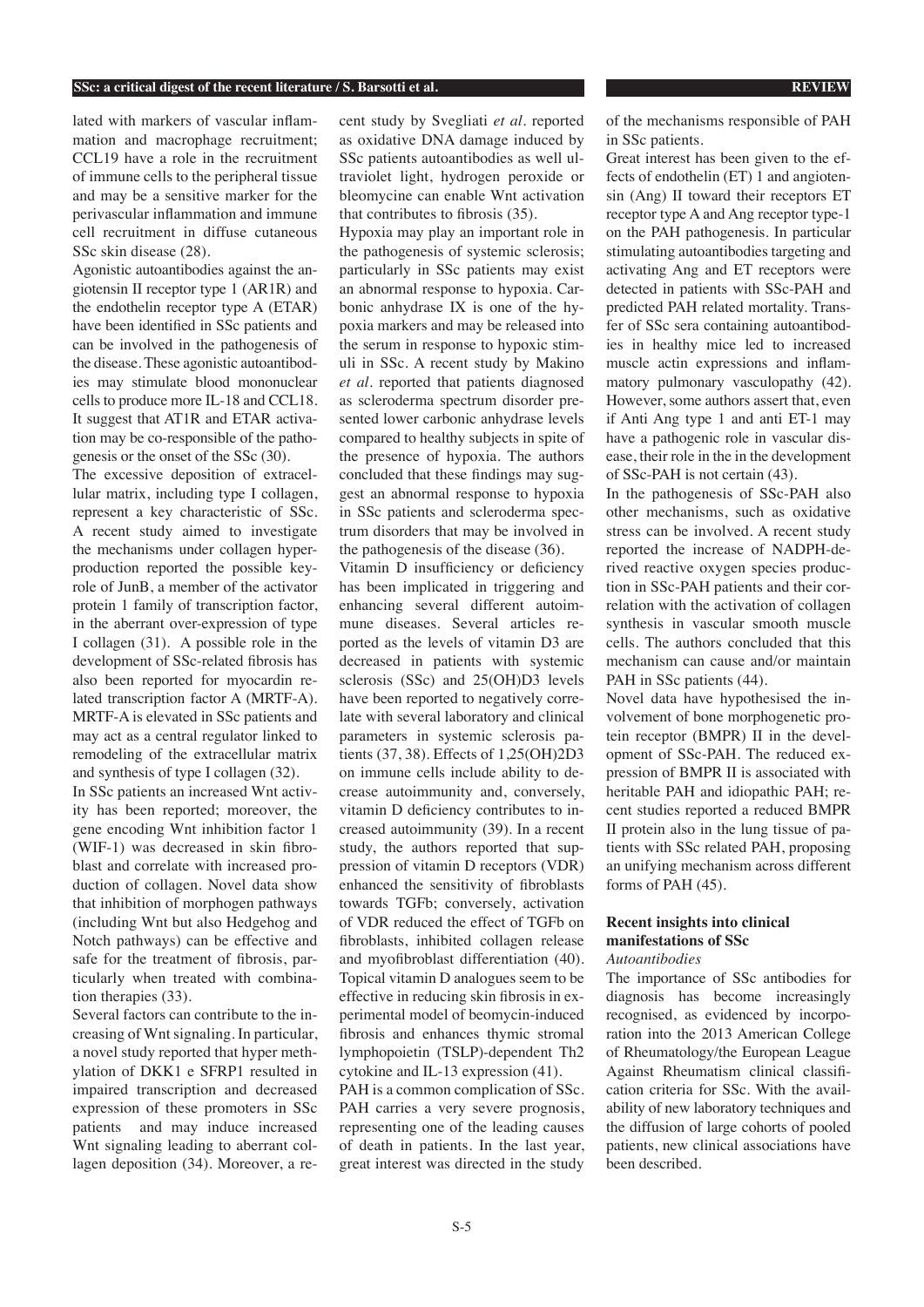Anti RNA polymerase III (RNAP) antibodies, which are positive in 10–25% of the subjects, have been linked with gastral antral ectasia and with rapid onset and evolution of the disease (46). Moreover, this autoantibody has been associated with the occurrence of malignancy in two independent cohorts of SSc subjects (47, 48), one of which the largest ever studied (48). The association with cancer and RNAP antibodies is in close temporal relationship to onset of SSc, which supports the paraneoplastic phenomenon in this subset of SSc cases. An index of cautious suspicion should be maintained in these cases, and investigations for underlying malignancy should be considered when clinically appropriate.

Anti SSA/Ro52 have been linked with certain clinical manifestations in SSc, such as the higher frequency of interstitial lung disease (ILD) and overlap features in a Canadian series (49), although this association has not been confirmed in a cross-sectional and observational study from Spain (50). Although QTc prolongation is a common feature in SSc patients (25%) in a univariate analysis, Ro antibodies were not associated with prolongation of the QTc interval, as is the case in systemic lupus erythematosus. The reasons for this difference, as well as the cause of abnormalities in cardiac repolarisation in SSc, will require further study (51). Autoantibody-negative SSc is a rare entity (<2%) and seems to be associated with a favourable outcome (52). In this regard, autoantibodies to the Th/To autoantigen are important in patients with SSc who have been considered negative for SSc-specific or SSc-associated antibodies by widely available commercial assays. Rpp25 can be considered a major target of anti-Th/To antibodies, the detection of these specificities could be a useful aid in the clinical assessment of SSc patients (53). Anti PM-Scl is another rare specificity in SSc which have been associated with myositis and overlap features. PM-1 $\alpha$  is a major epitope of the PM/Scl complex. Anti-PM-1α antibodies are relatively common in SSc and are associated with a distinct clinical phenotype, consistent with that described in association with other anti-PM/Scl

autoantibodies. Anti-PM-1α can be present in the absence of other specific SSc antibody. Thus, anti-PM-1 $\alpha$  antibodies may have considerable diagnostic and prognostic relevance in SSc (54).

# **Organ involvement**

# *Skin*

Skin involvement is a frequent feature in SSc subjects. The disease is classically divided into two subsets on the basis of the involvement of the skin distally or proximally to the metacarpophalangeal joints. This classification bears relevance for the outcome as the extension of skin involvement correlates inversely with survival (55).

Modified Rodnan Skin Score (MRSS), remains the best method for the objective assessment of skin involvement both in clinical practice and in research settings that combines feasibility, an acceptable reliability, responsiveness to change and correlation with physician global correlates of health status. Among the variables that could represent confounders in the evaluation of responsiveness to change of this outcome measure, treatment modalities and menopausal status should be taken into consideration (56, 57).

Prediction score for skin progression in diffuse disease, have been developed using EUSTAR cohort; short disease duration, low baseline MRSS and joint synovitis were pointed as independent predictors of progressive skin fibrosis within 1 year from disease onset  $(58)$ .

### **Musculoskeletal involvement**

In addition to skin involvement, the presence of synovitis and tendon friction rubs have been recently confirmed as a simple and easily detectable clinical marker for identifying poor outcome patients in a EUSTAR prospective study (59).

Musculoskeletal manifestations are a major cause of morbidity and disability, including arthralgia/arthritis, tendon friction rubs, joint contractures, digital tuft resorption, subcutaneous calcinosis, and muscle weakness. Joint contractures have been reported to occur frequently and early in SSc patients, mainly affecting the dominant hand and may be related to outcome (60).

Hand and face disability contribute significantly to global disability as assessed by Health related Quality of Life (HRQol) and therefore should be taken into account, both in clinical practice and in clinical trials (61).

Hand calcinosis is an overlooked feature the disease that can contribute to limit range of motion and to the appearance of hard to heal DUs. Recently, a novel reliable and reproducible radiographic scoring system for calcinosis have been proposed for use in clinical trials (62).

Finally, low bone mineral density (BMD) and fracture are frequently seen in SSc patients (63). Non-Caucasian ethnicity, postmenopausal status, low BMI, low body weight, ScL-70 positivity, small bowel bacterial overgrowth, lower gastrointestinal involvement, ILD, PAH, history of falls,  $\geq 10$  kg weight loss, family history of osteoporosis and kyphoscoliosis were associated to low BMD in a single centre study. SSc patients with low bone density have a higher 10-year risk of developing a major osteoporotic fracture, and have a higher 10-year risk of developing a femoral neck fracture. Whether these associations are disease specific or spurious (*i.e.* related to major organ involvement or to treatments) and the best therapeutic approach in the SSc population need to be addressed in future research (64).

#### **Vascular involvement**

Vasculopathy is a central key feature of SSc and structural abnormalities of the microvascular lining are evident in visceral organs as well as in skin in the earliest stages of the disease (65). Clinical and histologic findings suggest a central role for these alterations especially at the beginning of the disease. Both permeability and vasomotility alteration might be due to an imbalance consisting of an increase of vasocostricting factors associated to a relative decrease of vasodilator substances (66, 67). Peripheral microvascular damage in this disease is characterised by dynamic alteration of the capillaries that carries a progressive decrease in their density and compensatory increase in capillary dimension. Microvascular changes are typically observed in the nailfold bed by capillary microscopy and are in fact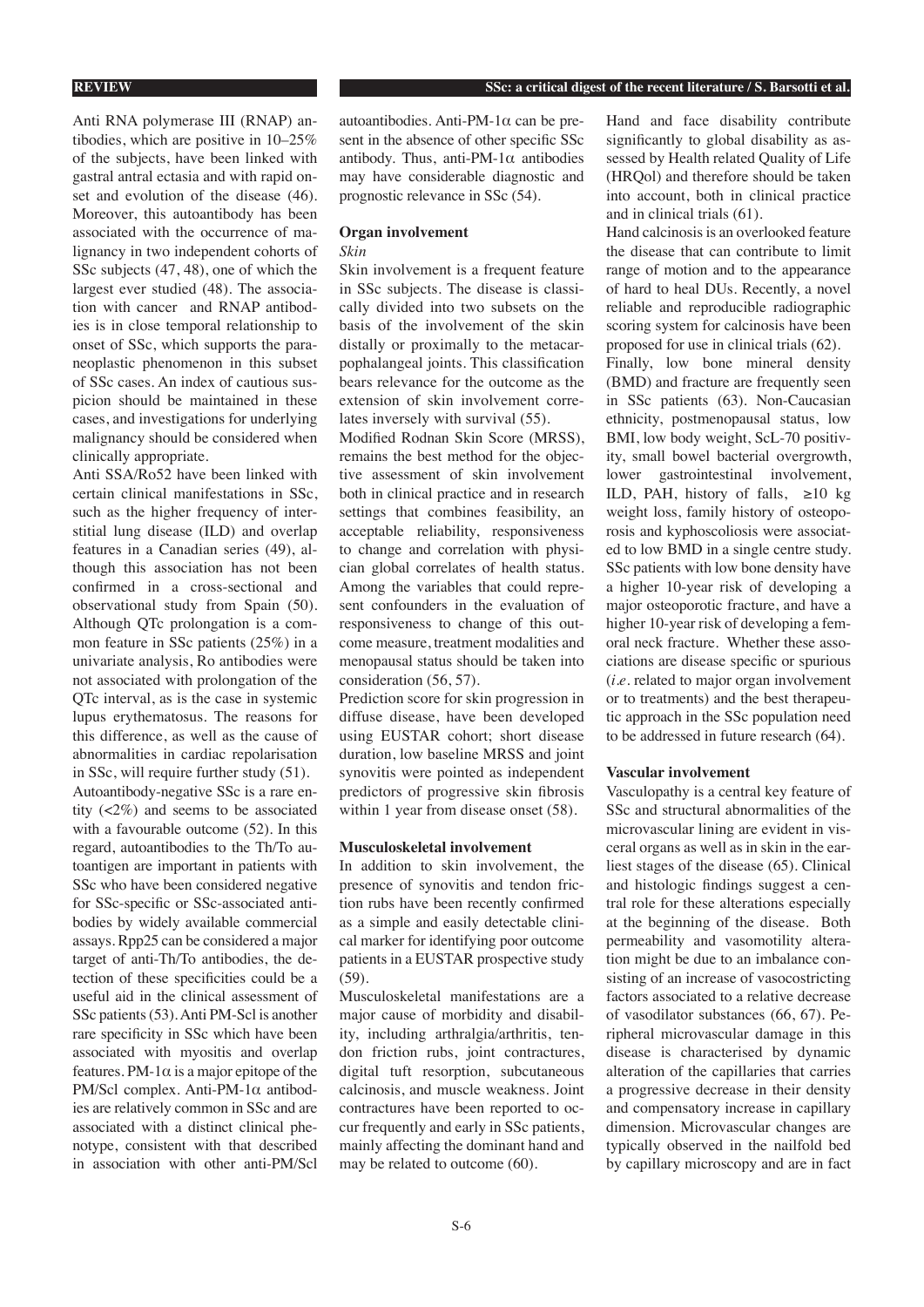#### **SSc: a critical digest of the recent literature / S. Barsotti et al. REVIEW**

utilised for the early diagnosis of SSc and prognostication of disease evolution (68). Typical microvascular alterations, called the scleroderma pattern, are detectable at nailfold capillaroscopy in a significant percentage of SSc patients, with variable prevalence across studies. Capillary microscopic alteration and evolution have been correlated with the appearance of DUs (69, 70). In SSc, DUs are an early manifestation of vasculopathy and represent a considerable burden, having a strong impact on quality of life and function (67). They result from ischemia due to vasospasm, intimal fibro-proliferation and thrombosis of the digital arteries; additional co-factors as sclerodactyly, calcinosis and local trauma may further contribute to their genesis (71).

DUs are thought to be a clinical parameter of severe vasculopathy that can be associated with or predict other vascular or systemic lesions. Treatment of DUs remains challenging and the identification of reliable predictors of this complication is of paramount importance. The measurement of capillary abnormalities can take advantage of quantitative or semi-quantitative ranking methods in order to obtain a score of prediction for single patients (72, 73). Recently it has been claimed that the detection of new DU might be also a warning sign to predict organ involvement in very early SSc (74). Telangiectasia are a simple and easily detected clinical parameter that could be useful to provide information on the severity of vascular involvement, particularly in some ethnic groups (75).

An extensive literature review according to the PRISMA statement identified the clinical and serological parameters associated most consistently with DUs. Diffuse systemic sclerosis, early onset of RP, early first non-RP symptom and a great extent of skin fibrosis (high MRSS), anti-topoisomerase I positive autoantibodies, late nailfold videocapillaroscopy (NVC) scleroderma pattern and worsening of NVC SSc patterns are strong predictors for DUs. Patients with DUs have higher endothelin-1 serum levels, on the other hand, VEGF levels are reduced in SSc patients with DUs and significantly higher serum VEGF

value are found in early stages of disease in SSc patients without digital ischemic manifestations (76).

Since the prevalence and severity of peripheral vascular involvement is a reflection of the systemic nature of SSc, numerous effort have been made in order to find the earliest functional abnormalities that could help to predict the evolution of the disease. Rosato *et al.* pointed out that the detection of an increase of intrarenal stiffness may predict the occurrence of new DUs in SSc. The authors conclude that Doppler indices could be used in association with capillaroscopic and clinical findings or serologic tests for the identification of patients at higher risk of developing DUs (77).

New techniques for the assessment of the microcirculation have been recent introduced. Laser speckle contrast imaging (LASCA) has proven useful both for the evaluation of blood flow in different skin area, and for the dynamic evaluation of blood flow after physical stimuli (78, 79).

An alteration of the kinetics of post occlusive reactive hyperemia was noticed in SSc subjects. Whether the altered PORH response results from structural abnormalities in the digital arteries or from a specific microvascular dysfunction, remains unclear (80).

Blunted thermal hyperemia by laser Doppler flow (LDF), has been associated with the onset of DUs in SSc during 3 years of follow-up (81).

Provisional data indicate that the use of bosentan might revert the microvascular perfusion abnormalities leading to skin ulceration (82, 83), thus confirming the morphological finding of improvement of microangiopathy detected by capillaroscopy after bosentan treatment (83, 84). Moreover, in an *in vitro* assay of cell viability and chemoinvasion, the addition of bosentan at different concentration to dermal microvascular endothelial cells (MVEC) challenged with SSc sera, significantly restored cell viability (85)

#### **Pulmonary involvement**

SSc is associated with high morbidity and mortality and lung complications have represented the major causes of mortality over recent decades (86). ILD and PAH are the two sides of a spectrum which may encompass from isolated ILD to isolated PAH and various combinations of the two entities. In severe forms of ILD, secondary pulmonary hypertension (ILD-PH) may superimpose to this complex picture (87). The prevalence and severity of ILD and PAH is higher in African Americans as compared to Caucasian subjects (88, 89). Since neither access to care nor socioeconomic status can completely explain this health disparity, recently it has been claimed that a deficit of Caveolin-1 may predispose African Americans to ILD. Activation of their monocytes by strengthened TGF-beta signal, primes them for a heightened response to a variety of external insults, such as viral infections or environmental factors, thus predisposing them to a number of fibrosing disorders, including SSc and its complications (89).

Besides monocytes, another cellular player in the pathogenesis of ILD are CD161+  $V\delta$ 1+  $\gamma\delta$  T lymphocytes, which act as a regulatory element, via IFN gamma production (90).

As far as the clinical assessment of ILD is concerned, the diagnosis at an early stage is a crucial element, since the prompt treatment of progressive cases might improve outcome. The gold standard for the diagnosis and followup is represented by high resolution CT scan, but regular screening has to be weighed against the risk for excessive radiation exposure. For this reason, new protocols with reduced number of slices have been proposed (91).

Computed-based methods of scoring is a useful aid for the initial staging of ILD, dichotomising the therapeutic choice and reliable follow-up of the patients (92).

An emerging method to reduce radiation risk is the regular screening of SSc subjects by non-invasive methods, such as lung ultrasound, as a tool for timely HRCT, avoiding unnecessary exposure in asymptomatic subjects (93).

Lung diffusion capacity for nitric oxide (DLNO) might be more sensitive than DLCO in detecting functional impairment in SSc patients without any radiologic or haemodynamic alterations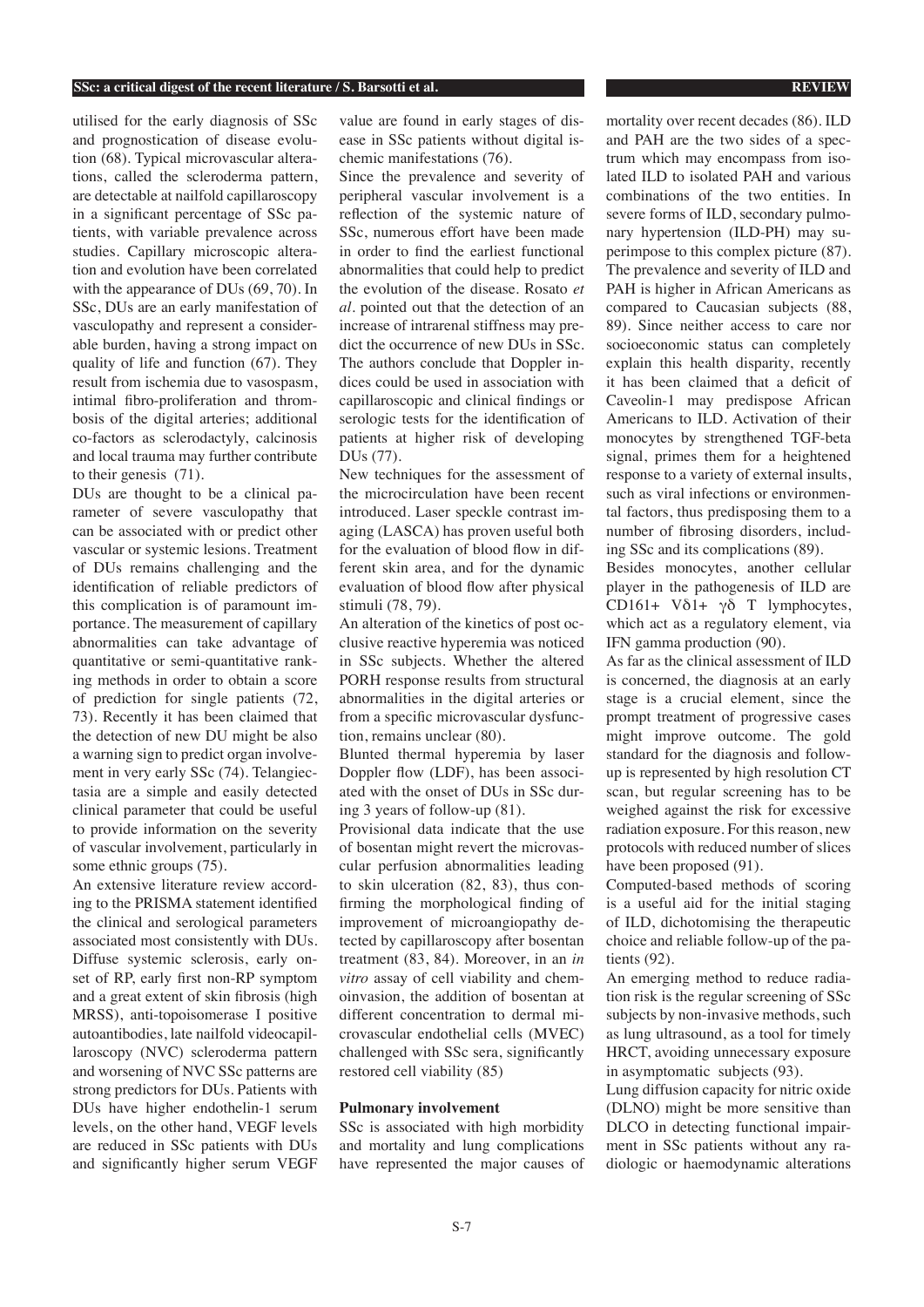and may represent a useful tool for the early identification of patients to be closely monitored (94).

Fibrosis of the lung is a hallmark of idiopathic pulmonary fibrosis (IPF) as well as of SSc-related ILD. Although the two conditions share a number of clinical features, they are fairly divergent as far as epidemiology, HRCT patterns, histology, natural history of the disease and response to treatment, are concerned although showing similar survival rates after orthotropic lung transplantation (95, 96).

In a large cohort of SSc subjects followed for 15 years, clinical significant ILD occurred most commonly within the first 3 years of the disease and over 2/3 of the subjects presented clinically overt lung involvement within the first 5 years of the disease. ILD was more prevalent in diffuse disease. The variables that predicted clinically significant ILD development were dc-SSc, greater age at onset, lower forced vital capacity and DLCO, and the presence of anti-topoisomerase I antibody, while the presence of anticentromere antibody was protective. Predictably, clinical significant ILD was associated with worse survival (HR 2,4) (97).

Winstone and co-workers conducted a systematic review to identify variables that predict mortality and ILD progression in SSc-ILD. Older age, lower FVC, and lower diffusing capacity of carbon monoxide predicted mortality in more than one study. Male sex, extent of disease on high-resolution CT (HRCT) scan, presence of honeycombing, elevated KL-6 values, and increased alveolar epithelial permeability were identified as predictors of both mortality and ILD progression on unadjusted analysis. The extent of disease on HRCT scan was the only variable that independently predicted both mortality and ILD progression (98).

Incidence rates of PH in unselected SSc series are 1–2% per year. Factors associated with increased risk of PH are greater age at disease onset, increase in serum creatinine levels, lower DLCO, and the presence of anti-RNA polymerase III or anti-U3 RNP antibodies, while anti-topoisomerase I antibody positivity reduces the hazard (97, 99).

Early identification of patients with PH is pivotal in SSc, in the context of growing number of emerging therapies for this disorder. Early treatment, treat to target approach and strict follow-up have contributed to substantially improve the outcome.

Cardiopulmonary exercise test (CPET), might be useful in asymptomatic patients in disclosing early pulmonary vasculopathy (100). Furthermore, novel methods for the assessment of oxygen uptake could be another adjunct for unravelling the subjects at risk (101).

Patients with SSc-CTD-PAH have higher mortality rates than patients with non-SSc-CTD-PAH. In the RE-VEAL registry, outcome has been associated to older age, lower baseline systolic blood pressure and 6-minute walking distance or markedly elevated mean RAP or PVR (102).

Analysis of the data from the ASPIRE registry of patients referred to a PH tertiary care centre, has pointed out that, in addition to clinical characteristics, a number of CT features might predict an ominous outcome, independently of the type of PH, such as the presence of pleural effusion, septal lines and dilatation of the inferior vena cava. Identifying high risk subjects would enable clinicians to timely set more aggressive treatment and monitoring (103).

The PHAROS registry is a prospective observational longitudinal cohort study that was established to determine the time to PH in a group of patients with pre-determined high-risk factors for developing PH and PAH, and the natural history of definite SSc-PAH and SSc-PH. In addition to a low DLco, a high FVC/ DLco ratio, and an entry echo sPAP of 40 mmHg, exercise-induced hypoxia is strongly associated with future PH. Frequent false elevations in echo sPAP imposes a RHC to confirm PH (104).

# **Heart involvement**

Cardiac manifestations of SSc can affect all the structures of the heart. Primary myocardial involvement results from the underling vascular lesions and fibrosis that impairs microcirculation and myocardial function (105). This condition is often overlooked,

since standard echocardiography is not sensitive in its detection, but carries an ominous prognosis. New methods, such as tissue Doppler echocardiography (TDE)-derived indexes or magnetic resonance, disclose subclinical heart involvement in a high rate of SSc subjects (106). The prevalence of myocardial fibrosis attributable to SSc on magnetic resonance imaging (MRI) is as high as 45%, is more frequent and severe in diffuse subset, is associated with lower left ventricular ejection fraction (LVEF) and affects mainly basal left ventricular walls. Microvascular damage is common and is associated with elevated ultrasensitive CRP levels. Cardiac damage due to SSc, on the other hand, is not associated with coronary artery disease (107, 108).

Microvascular damage occurs early in the course of the disease. Co-localisation of perfusion defects and delayed contrast enhancement indicative of fibrosis confirms the hypothesis that myocardial hypoxia may play a role in the pathogenesis of myocardial fibrosis (108).

Significantly higher risk of coronary heart disease in SSc patients, compared with the general population, has been found in the largest cohort studies. However, no difference in either atherosclerotic plaque occurrence or intima-media thickness was detected in SSc (109, 110) and although endothelial changes are a hallmark of the disease, they occur mostly in smaller arterioles and microvascular bed and not in medium or large vessels (111).

Cardiac arrhythmias are associated with poor outcome in this disease. Impaired LA function might contribute to the appearance of atrial fibrillation or supraventricular arrhythmias (112). Interatrial electromechanical delay might be an easy to detect parameter by TDE imaging to foresee subclinical heart involvement in SSc (113). The management of arrhythmias is particularly challenging in SSc, both for the frequent employment of medications that can affect QTc prolongation and for the clinical features of the disease, which largely impact on the tolerability of anti-arrhythmic drugs (105).

Among tissue specific markers, Nt-Pro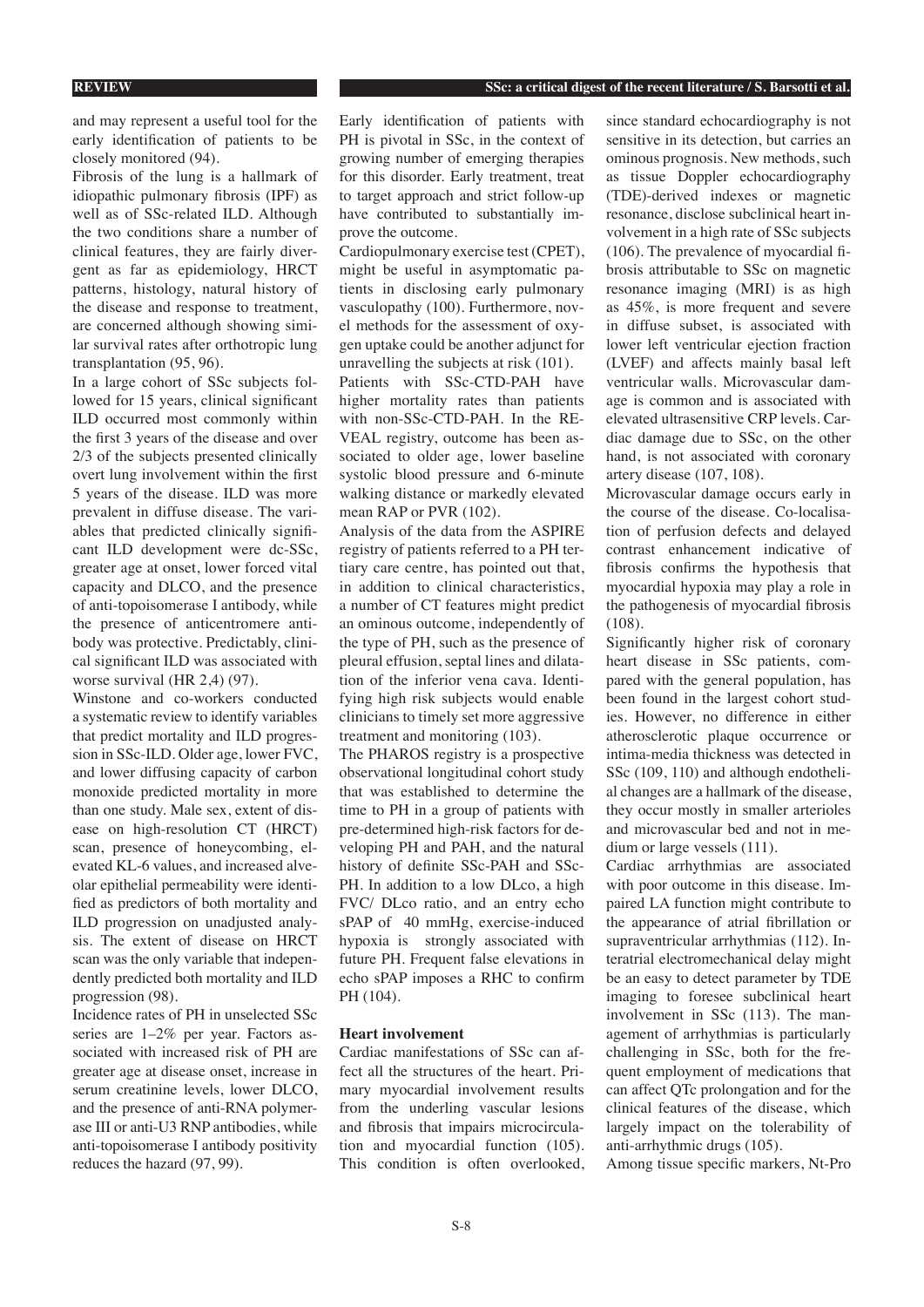BNP has been claimed to be a useful prognostic marker for identifying SSc subjects at risk of future heart involvement (114).

### **Gastro-intestinal involvement**

Gastro-intestinal (GI) involvement represents one of the most common manifestations of SSc, exceeded only by skin involvement. Oesophageal and ano-rectal involvement are the earliest GI manifestations, as shown by the frequent detection of these abnormalities in VEDOSS disease (115).

GI involvement is quite heterogeneous, varying from asymptomatic disease to significant dysmotility causing complications such as malabsorption, weight loss and severe malnutrition (116). At present, there is little published evidence available to guide clinicians on the best approach to this manifestation. A pragmatic behaviour should be based on the prevalent complaints of the patient, that address the diagnostic and therapeutic process to be followed (117).

In this regard, validated questionnaires to test GI involvement might represent useful screening tools, both in clinical practice and in research settings. GI involvement is, indeed, frequently overlooked, but can affect numerous aspect of SSc, such as quality of life, nutritional status, severity of other visceral involvements, therapeutic choice and outcome (118).

The Gastro Esophageal Reflux Disease (GERD) questionnaire is a sensitive, non invasive diagnostic screening tool for diagnosis of GERD in the general population, that has shown high sensitivity for GERD also in SSc subjects (119).

Disease specific instruments for GI involvement in SSc have been developed and validated, such as the UCLA-GIT 2.0 instrument (120, 121) and, more recently, the PROMIS scale (122).

UCLA GIT 2.0 has been translated and validated in numerous languages, including French and Dutch (123, 124). Small intestinal bacterial overgrowth (SIBO) is a not uncommon, late onset manifestation that should be taken into account in patients with diarrhoea, weight loss, and other less well defined abdominal complaints. The treatment

is based on cycles of antibiotics, although recurrence or lack of cure is not uncommon, in part for the high rate of subjects chronically treated with proton pump inhibitors, a known risk factor for recurrence (125).

#### **Cancer**

Increased frequency of few types of cancer has been reported in numerous rheumatic diseases, including systemic sclerosis. In rheumatic patients, in particular SSc, imaging of the chest (an anatomic region that includes the radiosensitive organs lung, female breast and bone marrow) is commonly performed. The available epidemiological evidence linking radiation exposure to increased cancer risk is well established for doses >10–50 mSv, which may be experienced by our patients during one admission, after one episode of care, or in some circumstances after a single examination. In a population study of people exposed to CT scan when aged 0–19 years, cancer incidence was increased by 24% compared with the incidence in unexposed people (126). Therefore, the risk of cumulative excessive radiation exposure, should be carefully balanced against the clinical benefit of submitting our patients to serial radiological assessments (127). This is particularly true for CT scans, which expose the patient to significant radiation doses.

In their extensive review analysing the relationship between scleroderma and breast cancer, Colaci *et al.* found a significant increase in the incidence of this malignancy in patients with SSc compared to sex- and age-matched general population in a case series from northern Italy. These findings were independent of clinical and serological features of the study population, smoking habit, total x-ray exposure or therapy with cyclophosphamide, which are known risk factors for developing certain malignancies (128).

RNAP antibodies have been associated with occurrence of cancer in SSc. RNAP is critical for regulation of sustained cellular protein synthesis and is therefore a fundamental determinant of normal cellular growth. However, the biological basis for an association be-

tween specific autoantibody subtypes against RNAP and malignancy in the context of SSc is unclear. The presence of anti-RNAP antibody may initiate an anti-tumour immune response that, in the appropriate setting, may cross-react against specific host tissue, resulting in target tissue damage (129).

The long-term use of calcium channel blockers (CCBs) has been associated to a significant relationship with breast cancer (130).

CCBs may interfere with cellular regulatory mechanisms by modifying intracellular calcium levels and could potentially affect programmed cell death, promoting the following development of malignancies (131). However, since data from observational studies does not robustly demonstrate a causal relationship, and a modest increase of risk is observed only after long-term use (more than 10 years), at present it should be borne in mind that the use of CCBs appears to be of benefit in the management of RP and to be protective against potentially severe manifestations of the disease, such as primitive heart involvement (132). When these medications are to be used, particular caution should be taken in patients with multiple risk factors for breast cancer, bearing in mind a stricter follow-up, or alternative drugs after long-term use.

#### **Therapy**

The activation of the immune system is a key pathogenic mechanism in SSc; in this disease we can typically find both humoral and cellular immunity abnormalities which mainly cause production of specific autoantibodies and profibrotic cytokines. The use of immunosuppressive drugs is recommended in patients with dcSSc and the treatment should be started as early as possible to induce remission or, at least, to achieve low disease activity before damage occurs. A clear algorithm for the treatment of various SSc manifestations is still lacking and, until now, the majority of trials have investigated the possible effects of many immunosuppressants on lung and/or skin involvement. ILD is a frequent complication of SSc associated to a shortened survival; most SSc-IDL patients present a stable or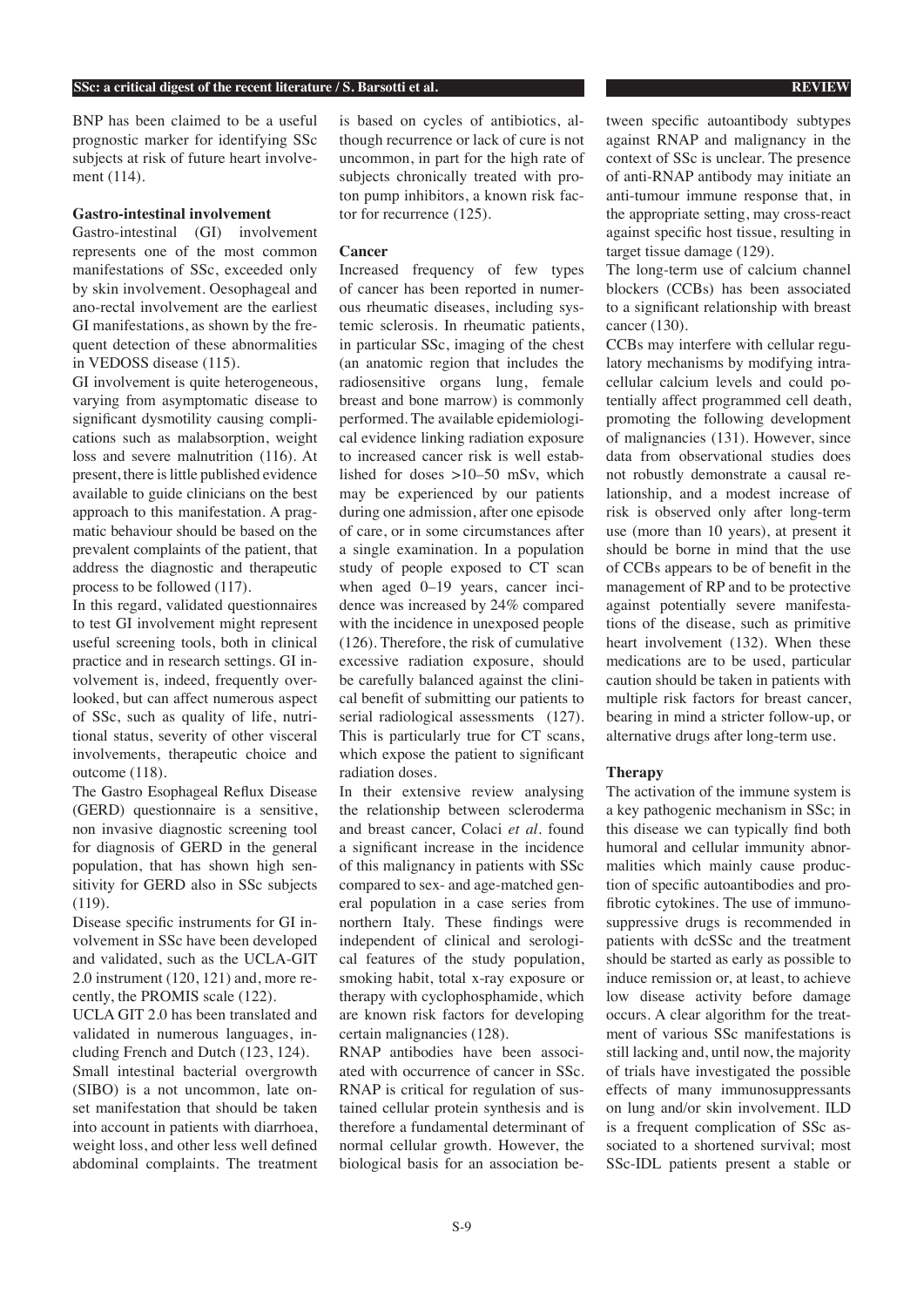slowly progressive lung disease while some of them experience a rapidly progressive loss of lung function, usually during the first years of the disease. Only the latter should be treated with immunosuppressive drugs, however, it is often difficult to discriminate between these two categories of patients. According to a recent work by Iudici *et al.*, patients with a high risk of a progressive lung function decline are all those who present, at the baseline, an extent of lung fibrosis >20% at HRTC or an indeterminate extent of disease plus an FVC <70%; moreover, present high risk of progressive lung disease and all the patients who, during followup, experience a significant decrease of FVC (>10%) or of DLCO (>15%) or both regardless of the extent of lung involvement (133). Cappelli *et al.* have recently reaffirmed that the first-line therapy in these patients is cyclophosphamide (CYC) which has shown to be able to stabilise and even to improve lung function. CYC pulses  $(0.5-2 \text{ g/m}^2)$ for each pulse) are better tolerated than oral administration, but it is not already clear which is the correct dose (maximum dose of 30–50g) and the correct duration of CYC therapy (usually 6–18 months). It has also been observed that CYC positive effects on lung function vanish 6–12 months after the end of therapy, so patients treated with CYC need a maintenance therapy with azathioprine (2–3mg/kg/day) or with mycophenolate mofetil (MMF 2g/day). The results of observational studies suggest that MMF could be a valid alternative to CYC when this is contraindicated or in young women to preserve fertility and also that it could have positive effects on skin fibrosis. When the first-line therapy with CYC fails, a valid therapeutic option might be rituximab (RTX) (134). RTX is a chimeric monoclonal antibody directed against CD20 which is an antigen expressed on B-lymphocytes. B cell abnormalities, characterised by autoantibody production, hypergammaglobulinaemia and B cell hyperactivity, are important features of SSc. For this reason, RTX has been used in some small studies and it seems to be a promising treatment of IDL and skin disease. In a recent prospective study, 20 patients with dcSSc were treated with RTX and followed up for at least 24 months. All patients experienced a significant improvement of skin score at 12 months. Moreover, the drug demonstrated to be effective on lung disease since it prevented the development of ILD in patients without lung involvement at baseline and it stabilised pulmonary function test and HRTC in patients with baseline restrictive lung disease. Therefore, RTX seems to be an effective and safe treatment for SSc patients with or without lung involvement (135).

Platelet-derived growth factor (PDGF) and transforming growth factor β (TGF-β) are considered two key signaling molecules in the pathogenesis of excessive fibrosis, which characterised SSc. They are produced by fibroblasts as a response to signals mediated by tyrosine kinase receptors, therefore the inhibition of tyrosine kinase could be an important target for SSc treatment. Imatinib mesylate is a small molecule that is able to inhibit tyrosine kinase blocking the effects of PDGF and TGF-β; the first studies, in which the potential effectiveness of this drug in scleroderma patients was tested, gave controversial results and imatinib seemed to have poor tolerability. In two recent works, instead, it has been demonstrated that low-dose imatinib is safe and well tolerated in the long term and that imatinib is able to stabilise lung function in patients with SSc-ILD refractory to CYC while it has no effects on skin involvement (136, 137). Since TGF-β is implicated in SSc pathogenesis as is demonstrated by the over-expression of TGF-β-regulated genes in skin and lungs of scleroderma patients, in a recent study it has been evaluated whether the inhibition of this growth factor could bring benefits to SSc patients. Fifteen dcSSc patients have been treated with fresolimumab, a human IgG4 monoclonal antibody able to neutralise all 3 TGF-β isoforms; these patients underwent serial skin biopsies, performed before and after the treatment, to analyse whether there were changes in expression of TGFβ-regulated genes thrombospondin-1 (THBS-1) and cartilage oligomeric protein (COMP). In all these patients THBS-1 and COMP expressions rapidly declined after fresolimumab treatment and clinical skin disease, assessed using MRSS, significantly decreased. Moreover, the decrease in mRSS seems to be strictly correlated with the degree and speed of skin biomarkers' decline. Fresolimumab could be a useful drug for the treatment of SSc, but further studies on a larger number of patients are necessary to confirm its efficacy and to evaluate its safety (138).

Among the biologic drugs commonly used for the treatment of other autoimmune diseases, tocilizumab, a monoclonal antibody directed against IL-6 receptor, might be useful in SSc patients since it has been demonstrated that fibroblasts isolated from skin of scleroderma patients produce high levels of IL-6. Tocilizumab has shown to be effective on skin and joint involvement, but further studies are necessary to confirm these data (134). A phase III, multicentre, randomised, double-blind trial to assess the efficacy and safety of tocilizumab in patients with SSc is in progress (139).

SSc patients could also develop severe vascular manifestations such as PAH and DUs. A new drug for the treatment of PAH has recently been approved; it is an endothelin receptor antagonist (ERA) called macitentan. It prevents the binding of endothelin-1 (ET-1) to both endothelin  $A (ET_A)$  and endothelin  $B$  (ET<sub>p</sub>) receptors, but it has a 50-fold increasing selectivity for  $ET_A$  subtype which seems to be more represented in the pulmonary arterial smooth muscle cells. Its selectivity and its high affinity for  $ET_A$  receptors make macitentan a powerful and effective drug in the treatment of PAH. It has been demonstrated that it is able to improve the survival of patients with PAH by delaying the disease progression and it is also more tolerated than other ERAs (140). Riociguat is a stimulator of soluble guanylate cyclase, which has been recently approved for the treatment of pulmonary hypertension. A randomised, double-blind, placebo-controlled phase II study is in progress to investigate the efficacy and safety of riociguat in patients with dcSSc; it could improve skin and lung fibrosis, but it could also have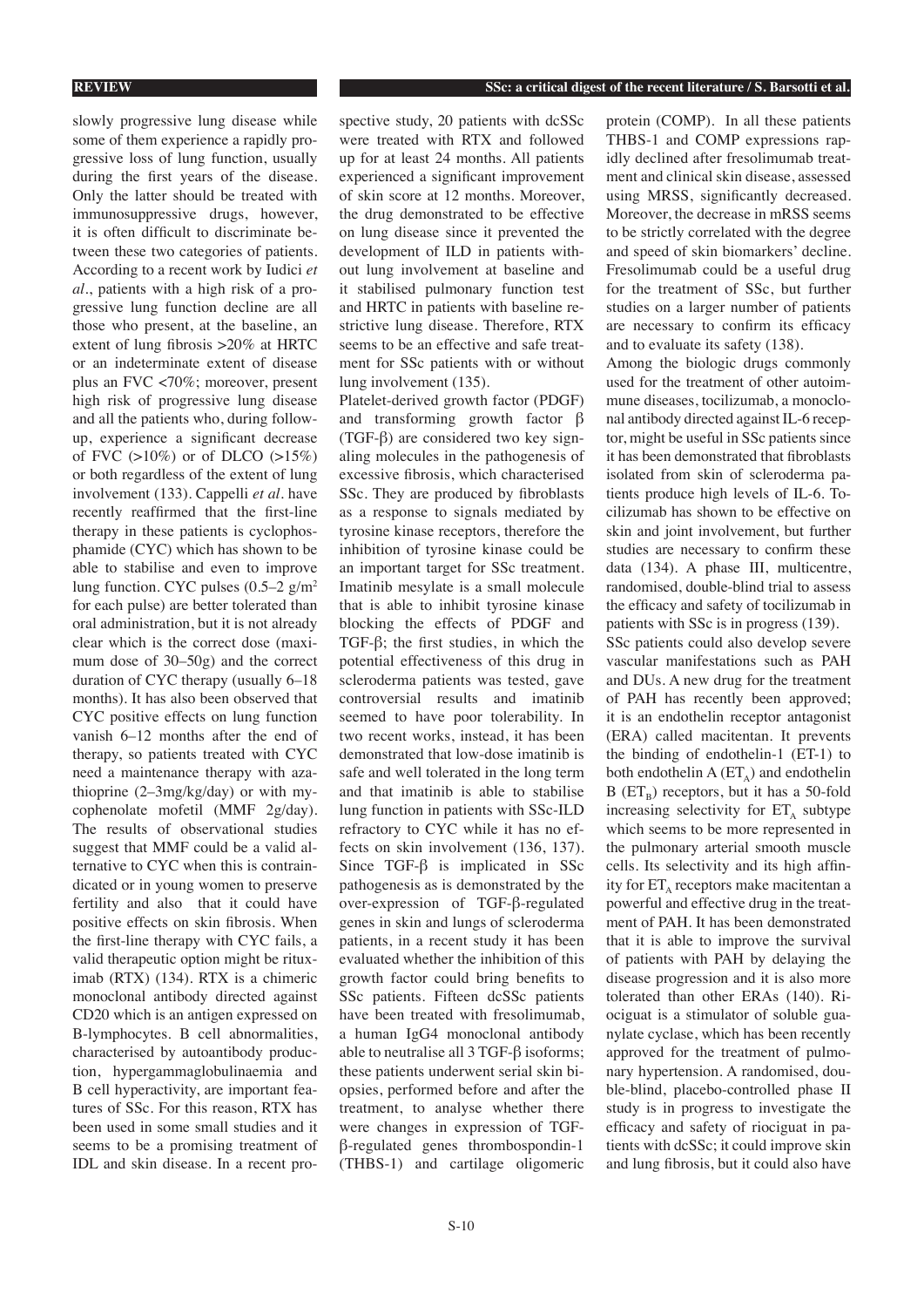#### **SSc: a critical digest of the recent literature / S. Barsotti et al. REVIEW REVIEW**

positive effects on RP and DUs (141). Furthermore, researches have recently tried to understand whether drugs with vascular effects and already used for the treatment of PAH, could be helpful also in the management of DUs. Twenty scleroderma patients with DUs were treated with the ERA ambrisentan for 24 weeks: all baseline DUs completely healed in 14 patients while a mean of 3.2 new DUs per patients developed during the study. This prospective pilot work suggests that ambrisentan, unlike bosentan, could promote the healing of existing DUs, but it cannot prevent the development of new DUs. However, these results need to be confirmed by further studies on a larger number of patients (142).

It has already been demonstrated that sildenafil, which is a phosphodiesterase-5 (PDE-5) inhibitor approved in the treatment of PAH, could improve RP and DUs. The results of a new prospective, randomised, double-blind, placebo-controlled study (SEDUCE study) conducted in 25 French centres to investigate the efficacy of sildenafil on DU healing in SSc have been recently published. Eighty-four patients were randomised and it was observed that the number of DUs was lower in the sildenafil group, suggesting a higher healing rate in patients treated with PDE-5 inhibitor. The time of healing was significantly shorter when sildenafil was administrated to patients already receiving bosentan. Therefore, we can deduce that combination therapy with bosentan and sildenafil could be more effective in the healing of DUs (143).

In scleroderma patients who are refractory to conventional treatments, autologous haematopoietic stem cell transplantation (HSTC) could represent a possible therapeutic option. This procedure has been used as a rescue therapy in several refractory autoimmune diseases with positive effects. The mechanisms underlying the benefits of HSTC in autoimmune diseases are not already fully understood, but it is supposed that it causes a re-establishment of immunological tolerance in association to a non-specific immunosuppressive effect. This procedure should be proposed to very carefully selected patients who are, in the case of SSc, patients with dcSSc, mild-moderate internal organ involvement and a maximum disease duration of 4–5 years or patients with lcSSc and progressive internal organ involvement. HSTC seems to cause an improvement of MRSS, lung function and vasculopathy. Despite its potential benefits, we must not forget that HSTC is dangerous therapeutic option with a high risk of death and a higher morbidity rate (144, 145).

In patients resistant to conventional treatments, a therapeutic option could also be represented by intravenous immunoglobulins (IVIG). They seem to have an immunoregulatory activity, but their mechanisms of action remain unclear. Experimental data collected in the last few years about the effects of IVIG on scleroderma patients show that IVIG may improve several clinical manifestations of SSc, such as skin and joint involvement, calcinosis and even ILD. They are usually administered in several pulses, each consisting of 1–2g/ kg divided over 2–5 consecutive days, although optimal dosages and timing of administration are not yet defined. Even though it has been demonstrated that IVIG has positive effects on some SSc manifestations, data about their use in SSc remain relatively insufficient so further studies are necessary to confirm IVIG efficacy in SSc, to understand their mechanisms of action and to identify optimal dose and time of administration (146). At the moment, a doubleblind, randomised, placebo-controlled study is in progress to assess the safety and efficacy of IVIG in scleroderma patients (147).

#### **References**

- 1. TYNDALL A, TYRRELL KENNEDY A, ALLAN-ORE Y, KHANNA D: Clinical and experimental scleroderma 2014. *Clin Exp Rheumatol* 2014; 32 (Suppl. 86): S-3.
- 2. BARSOTTI S, BELLANDO RANDONE S, GUI-DUCCI S, DELLA ROSSA A: Systemic sclerosis: a critical digest of the recent literature. *Clin Exp Rheumatol* 2014; 32 (Suppl. 86): S194–205.
- 3. Van den HOOGEN F, KHANNA D, FRANSEN J *et al.*: 2013 classification criteria for systemic sclerosis: an American College of Rheumatology/European League against Rheumatism collaborative initiative. *Arthritis Rheum* 2013; 65: 2737-47.
- 4. ALHAJERI H, HUDSON M, FRITZLER M *et al.*: 2013 American College of Rheumatol-

ogy/European League against rheumatism classification criteria for systemic sclerosis outperform the 1980 criteria: data from the Canadian Scleroderma Research Group. *Arthritis Care Res* 2015; 67: 582-7.

- 5. JORDAN S, MAURER B, TONIOLO M, MICHEL B, DISTLER O: Performance of the new ACR/ EULAR classification criteria for systemic sclerosis in clinical practice. *Rheumatology*  (Oxford) 2015; 54: 1454-8.
- 6. AVOUAC J, FRANSEN J, WALKER UA *et al.*: Preliminary criteria for the very early diagnosis of systemic sclerosis: results of a Delphi Consensus Study from EULAR Scleroderma Trials and Research Group. *Ann Rheum Dis* 2011; 70: 476-81.
- 7. MINIER T, GUIDUCCI S, BELLANDO-RAN-DONE S *et al.*: Preliminary analysis of the very early diagnosis of systemic sclerosis (VEDOSS) EUSTAR multicentre study: evidence for puffy fingers as a pivotal sign for suspicion of systemic sclerosis. *Ann Rheum Dis* 2014; 73: 2087-93.
- 8. VALENTINI G, MARCOCCIA A, CUOMO G, IUDICI M, VETTORI S: The concept of early systemic sclerosis following 2013 ACR\ EULAR criteria for the classification of systemic sclerosis. *Curr Rheumatol Rev* 2014; 10: 38-44.
- 9. VALENTINI G: Undifferentiated Connective Tissue Disease at risk for systemic sclerosis (SSc) (so far referred to as very early/early SSc or pre-SSc). *Autoimmun Rev* 2015 Mar; 14: 210-3.
- 10. PATTANAIK D, BROWN M, POSTLETHWAITE BC, POSTLETHWAITE AE: Pathogenesis of Systemic Sclerosis. *Front Immunol* 2015; 6: 272.
- 11. ZOCHLING J, NEWELL F, CHARLESWORTH JC et al.: An Immunochip-based interrogation of scleroderma susceptibility variants identifies a novel association at DNASE1L3. *Arthritis Res Ther* 2014; 16: 438.
- 12. LÓPEZ-ISAC E, BOSSINI-CASTILLO L, GUER-RA SG *et al.*: Identification of IL12RB1 as a novel systemic sclerosis susceptibility locus. *Arthritis Rheumatol* (Hoboken NJ) 2014; 66: 3521-3.
- 13. FERRI C, GIUGGIOLI D, COLACI M: Viral infections and systemic sclerosis. *Clin Exp Rheumatol* 2014; 32 (Suppl. 86): S-229.
- 14. MASTROFRANCESCO A, ALFÈ M, ROSATO E *et al.*: Proinflammatory effects of diesel exhaust nanoparticles on scleroderma skin cells. *J Immunol Res* 2014; 2014: 138751.
- 15. HUGHES M, COOPER GJS, WILKINSON J, NEW P, GUY JM, HERRICK AL: Abnormalities of selenium but not of copper homeostasis may drive tissue fibrosis in patients with systemic sclerosis. *Rheumatology* (Oxford) 2015; 54: 747-8.
- 16. BEYER C, SCHETT G, DISTLER O, DISTLER JHW: Animal models of systemic sclerosis: prospects and limitations. *Arthritis Rheum* 2010; 62: 2831-44.
- 17. MANETTI M, ROSA I, MILIA AF *et al.*: Inactivation of urokinase-type plasminogen activator receptor (uPAR) gene induces dermal and pulmonary fibrosis and peripheral microvasculopathy in mice: a new model of experimental scleroderma? *Ann Rheum Dis* 2014; 73: 1700-9.
- 18. SHIRAI Y, OKAZAKI Y, INOUE Y *et al.*: Elevated levels of pentraxin 3 in systemic sclerosis: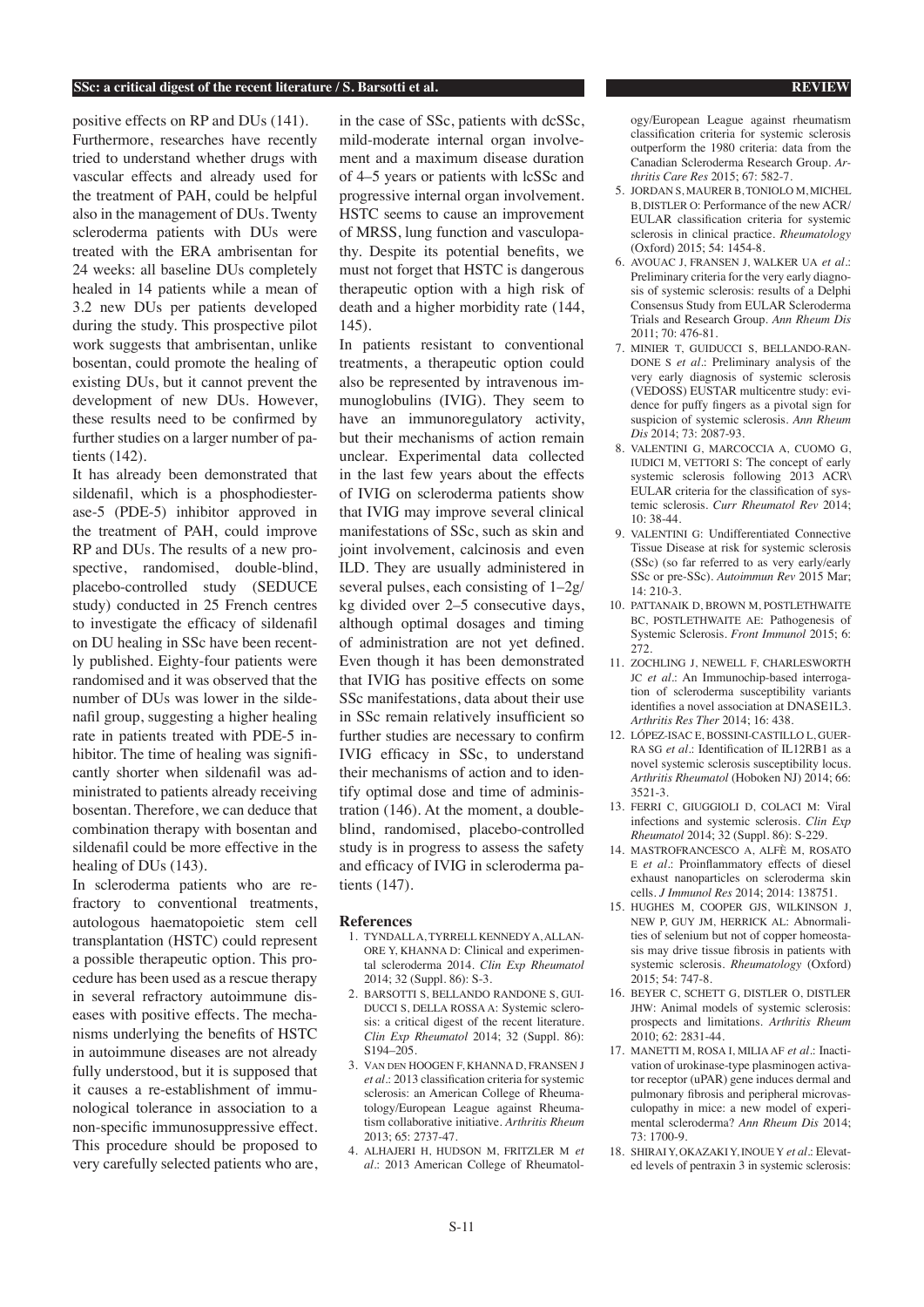#### **REVIEW SSc: a critical digest of the recent literature / S. Barsotti et al.**

associations with vascular manifestations and defective vasculogenesis. *Arthritis Rheumatol* (Hoboken NJ.) 2015; 67: 498-507.

- 19. MAURER B, DISTLER A, SULIMAN YA *et al.*: Vascular endothelial growth factor aggravates fibrosis and vasculopathy in experimental models of systemic sclerosis. *Ann Rheum Dis* 2014; 73: 1880-7.
- 20. CIPRIANI P, Di BENEDETTO P, CAPECE D *et al.*: Impaired Cav-1 expression in SSc mesenchymal cells upregulates VEGF signaling: a link between vascular involvement and fibrosis. *Fibrogenesis Tissue Repair* 2014; 7: 13.
- 21. LONATI PA, BREMBILLA NC, MONTANARI E *et al.*: High IL-17E and low IL-17C dermal expression identifies a fibrosis-specific motif common to morphea and systemic sclerosis. *PloS One* 2014; 9: e105008.
- 22. KUDO H, JINNIN M, ASANO Y *et al.*: Decreased interleukin-20 expression in scleroderma skin contributes to cutaneous fibrosis. *Arthritis Rheumatol* (Hoboken NJ.) 2014; 66: 1636-47.
- 23. Van PRAET JT, DONOVAN E, VANASSCHE I *et al.*: Commensal microbiota influence systemic autoimmune responses. *EMBO J* 2015; 34: 466-74.
- 24. TOMCIK M, ZERR P, PITKOWSKI J *et al.*: Heat shock protein 90 (Hsp90) inhibition targets canonical TGF-β signalling to prevent fibrosis. *Ann Rheum Dis* 2014; 73: 1215-22.
- 25. AVOUAC J, PALUMBO-ZERR K, RUZEHAJI N *et al.*: The nuclear receptor constitutive androstane receptor/NR1I3 enhances the profibrotic effects of transforming growth factor β and contributes to the development of experimental dermal fibrosis. *Arthritis Rheumatol* (Hoboken NJ.) 2014; 66: 3140-50.
- 26. LIANG M, LV J, ZOU L *et al.*: A modified murine model of systemic sclerosis: bleomycin given by pump infusion induced skin and pulmonary inflammation and fibrosis. *Lab Investig J Tech Methods Pathol* 2015; 95: 342-50.
- 27. ZHANG L, YAN J-W, WANG Y-J *et al.*: Association of interleukin 1 family with systemic sclerosis. *Inflammation* 2014; 37: 1213-20.
- 28. MARTÍNEZ-GODÍNEZ MA, CRUZ-DOMÍN-GUEZ MP, JARA LJ *et al.*: Expression of NLRP3 inflammasome, cytokines and vascular mediators in the skin of systemic sclerosis patients. *Isr Med Assoc J* 2015; 17: 5-10.
- 29. DESALLAIS L, AVOUAC J, FRÉCHET M *et al.*: Targeting IL-6 by both passive or active immunization strategies prevents bleomycin-induced skin fibrosis. *Arthritis Res Ther* 2014; 16: R157.
- 30. GÜNTHER J, KILL A, BECKER MO *et al.*: Angiotensin receptor type 1 and endothelin receptor type A on immune cells mediate migration and the expression of IL-8 and CCL18 when stimulated by autoantibodies from systemic sclerosis patients. *Arthritis Res Ther* 2014; 16: R65.
- 31. PONTICOS M, PAPAIOANNOU I, XU S *et al.*: Failed degradation of JunB contributes to overproduction of type I collagen and development of dermal fibrosis in patients with systemic sclerosis. *Arthritis Rheumatol*  (Hoboken NJ.) 2015; 67: 243-53.
- 32. SHIWEN X, STRATTON R, NIKITOROWICZ-BUNIAK J *et al.*: A role of Myocardin Related Transcription Factor-A (MRTF-A) in scleroderma related fibrosis. *PloS One* 2015; 10: e0126015.
- 33. DISTLER A, LANG V, Del VECCHIO T *et al.*:

Combined inhibition of morphogen pathways demonstrates additive antifibrotic effects and improved tolerability. *Ann Rheum Dis* 2014; 73: 1264-8.

- 34. DEES C, SCHLOTTMANN I, FUNKE R *et al.*: The Wnt antagonists DKK1 and SFRP1 are downregulated by promoter hypermethylation in systemic sclerosis. *Ann Rheum Dis* 2014; 73: 1232-9.
- 35. SVEGLIATI S, MARRONE G, PEZONE A *et al.*: Oxidative DNA damage induces the ATMmediated transcriptional suppression of the Wnt inhibitor WIF-1 in systemic sclerosis and fibrosis. *Sci Signal* 2014; 7: ra84.
- 36. MAKINO K, JINNIN M, MAKINO T *et al.*: Serum levels of soluble carbonic anhydrase IX are decreased in patients with diffuse cutaneous systemic sclerosis compared to those with limited cutaneous systemic sclerosis. *Biosci Trends* 2014; 8: 144-8.
- 37. ARNSON Y, AMITAL H, AGMON-LEVIN N *et al.*: Serum 25-OH vitamin D concentrations are linked with various clinical aspects in patients with systemic sclerosis: a retrospective cohort study and review of the literature. *Autoimmun Rev* 2011; 10: 490-4.
- 38. CARAMASCHI P, Dalla GASSA A, RUZZE-NENTE O *et al.*: Very low levels of vitamin D in systemic sclerosis patients. *Clin Rheumatol* 2010; 29: 1419-25.
- 39. SZODORAY P, NAKKEN B, GAAL J *et al.*: The complex role of vitamin D in autoimmune diseases. *Scand J Immunol* 2008; 68: 261-9.
- 40. ZERR P, VOLLATH S, PALUMBO-ZERR K *et al.*: Vitamin D receptor regulates TGF-β signalling in systemic sclerosis. *Ann Rheum Dis*  $2015 \cdot 74: e20.$
- 41. USATEGUI A, CRIADO G, Del REY MJ, FARÉ R, PABLOS JL: Topical vitamin D analogue calcipotriol reduces skin fibrosis in experimental scleroderma. *Arch Dermatol Res* 2014; 306: 757-61.
- 42. BECKER MO, KILL A, KUTSCHE M *et al.*: Vascular receptor autoantibodies in pulmonary arterial hypertension associated with systemic sclerosis. *Am J Respir Crit Care Med* 2014; 190: 808-17.
- 43. BOURJI KI, KHAIR RM, DAMICO RL, KOLB TM, MATHAI SC, HASSOUN PM: Vascular receptor autoantibodies in pulmonary arterial hypertension. *Am J Respir Crit Care Med* 2015; 191: 602.
- 44. BOIN F, ERRE GL, POSADINO AM *et al.*: Oxidative stress-dependent activation of collagen synthesis is induced in human pulmonary smooth muscle cells by sera from patients with scleroderma-associated pulmonary hypertension. *Orphanet J Rare Dis*  $2014.9.123$
- 45. GILBANE AJ, DERRETT-SMITH E, TRINDER SL *et al.*: Impaired bone morphogenetic protein receptor II signaling in a transforming growth factor-β-dependent mouse model of pulmonary hypertension and in systemic sclerosis. *Am J Respir Crit Care Med* 2015; 191: 665-77.
- 46. DOMSIC RT: Scleroderma: the role of serum autoantibodies in defining specific clinical phenotypes and organ system involvement. *Curr Opin Rheumatol* 2014; 26: 646-52.
- 47. SAIGUSA R, ASANO Y, NAKAMURA K *et al.*: Association of anti-RNA polymerase III antibody and malignancy in Japanese patients with systemic sclerosis. *J Dermatol* 2015; 42: 524-7.
- 48. MOINZADEH P, FONSECA C, HELLMICH M *et al.*: Association of anti-RNA polymerase III autoantibodies and cancer in scleroderma. *Arthritis Res Ther* 2014; 16: R53.
- 49. HUDSON M, POPE J, MAHLER M *et al.*: Clinical significance of antibodies to Ro52/ TRIM21 in systemic sclerosis. *Arthritis Res Ther* 2012; 14: R50.
- 50. SÁNCHEZ-MONTALVÁ A, FERNÁNDEZ-LUQUE A, SIMEÓN CP *et al.*: Anti-SSA/Ro52 autoantibodies in scleroderma: results of an observational, cross-sectional study. *Clin Exp Rheumatol* 2014; 32 (Suppl. 86): S177-82.
- 51. MASSIE C, HUDSON M, TATIBOUET S *et al.*: Absence of an association between anti-Ro antibodies and prolonged QTc interval in systemic sclerosis: a multicenter study of 689 patients. *Semin Arthritis Rheum* 2014; 44: 338-44.
- 52. HUDSON M, SATOH M, CHAN JYF *et al.*: Prevalence and clinical profiles of "autoantibody-negative" systemic sclerosis subjects. *Clin Exp Rheumatol* 2014; 32 (Suppl. 86): S127-32.
- 53. MAHLER M, SATOH M, HUDSON M *et al.*: Autoantibodies to the Rpp25 component of the Th/To complex are the most common antibodies in patients with systemic sclerosis without antibodies detectable by widely available commercial tests. *J Rheumatol* 2014; 41: 1334-43.
- 54. D'AOUST J, HUDSON M, TATIBOUET S *et al.*: Clinical and serologic correlates of anti-PM/ Scl antibodies in systemic sclerosis: a multicenter study of 763 patients. *Arthritis Rheumatol* (Hoboken NJ.) 2014; 66: 1608-15.
- 55. CLEMENTS PJ, HURWITZ EL, WONG WK *et al.*: Skin thickness score as a predictor and correlate of outcome in systemic sclerosis: high-dose versus low-dose penicillamine trial. *Arthritis Rheum* 2000; 43: 2445-54.
- 56. WIESE AB, BERROCAL VJ, FURST DE *et al.*: Correlates and responsiveness to change of measures of skin and musculoskeletal disease in early diffuse systemic sclerosis. *Arthritis Care Res* 2014; 66: 1731-9.
- 57. VINET É, BERNATSKY S, HUDSON M, PINEAU CA, Baron M, Canadian Scleroderma Research Group: Effect of menopause on the modified Rodnan skin score in systemic sclerosis. *Arthritis Res Ther* 2014;  $16 \cdot R130$
- 58. MAURER B, GRAF N, MICHEL BA *et al.*: Prediction of worsening of skin fibrosis in patients with diffuse cutaneous systemic sclerosis using the EUSTAR database. *Ann Rheum Dis* 2015; 74: 1124-31.
- 59. AVOUAC J, WALKER UA, HACHULLA E *et al.*: Joint and tendon involvement predict disease progression in systemic sclerosis: a EUSTAR prospective study. *Ann Rheum Dis* 2014 Aug 27 [Epub ahead of print].
- 60. BÁLINT Z, FARKAS H, FARKAS N *et al.*: A three-year follow-up study of the development of joint contractures in 131 patients with systemic sclerosis. *Clin Exp Rheumatol* 2014; 32 (Suppl. 86): S68-74.
- 61. MADDALI-BONGI S, Del ROSSO A, MIKHAY-LOVA S *et al.*: Impact of hand and face disabilities on global disability and quality of life in systemic sclerosis patients. *Clin Exp Rheumatol* 2014; 32 (Suppl. 86): S15-20.
- 62. CHUNG L, VALENZUELA A, FIORENTINO D *et al.*: Validation of a novel radiographic scoring system for calcinosis affecting the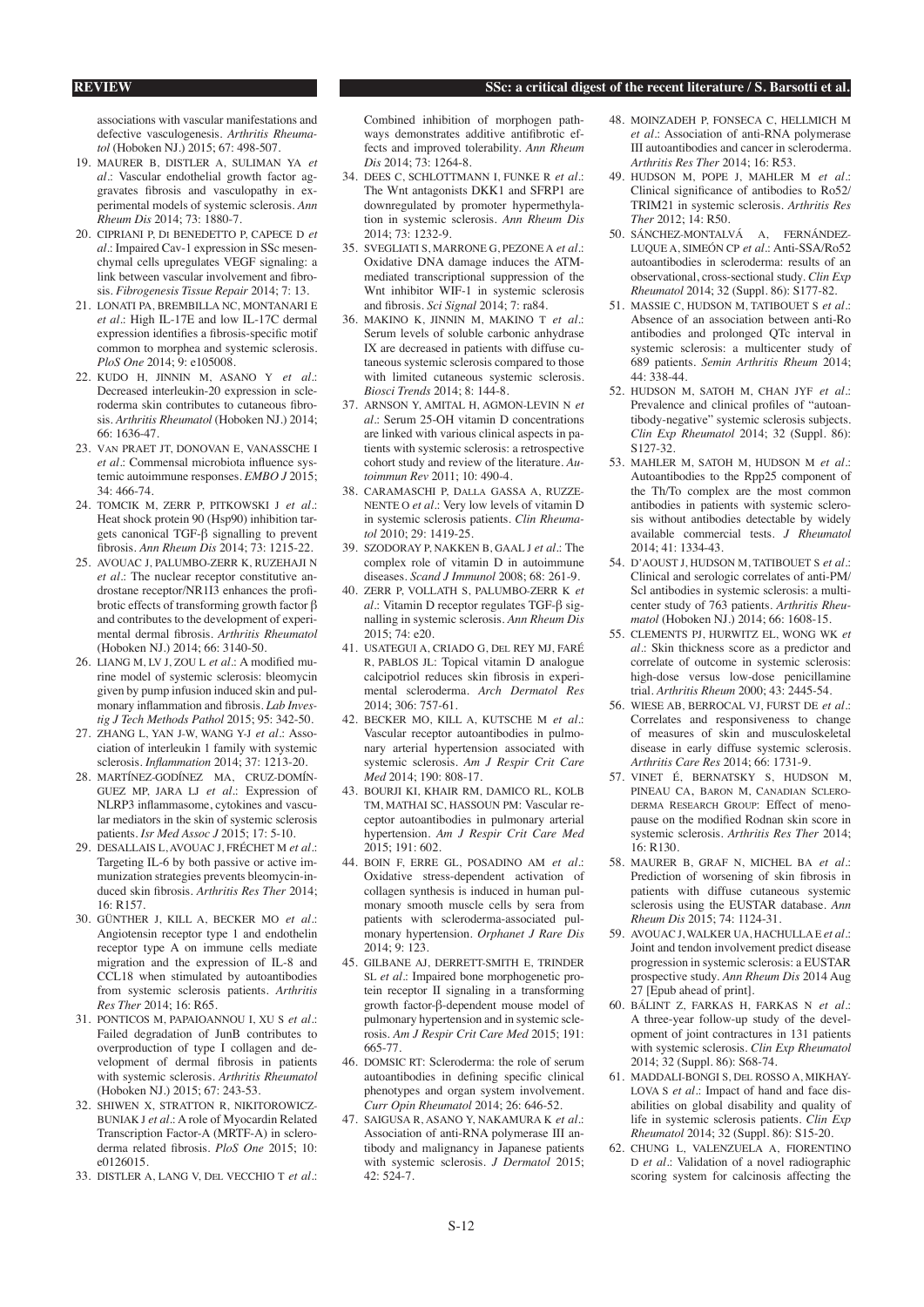#### **SSc: a critical digest of the recent literature / S. Barsotti et al. REVIEW REVIEW**

hands of patients with systemic sclerosis. *Arthritis Care Res* 2015; 67: 425-30.

- 63. OMAIR MA, PAGNOUX C, MCDONALD-BLUMER H, JOHNSON SR: Low bone density in systemic sclerosis. A systematic review. *J Rheumatol* 2013; 40: 1881-90.
- 64. OMAIR MA, McDONALD-BLUMER H, JOHN-SON SR: Bone disease in systemic sclerosis: outcomes and associations. *Clin Exp Rheumatol* 2014; 32 (Suppl. 86): S28-32.
- 65. KAHALEH MB: Raynaud phenomenon and the vascular disease in scleroderma. *Curr Opin Rheumatol* 2004; 16: 718-22.
- 66. FLAVAHAN NA: Regulation of vascular reactivity in scleroderma: new insights into Raynaud's phenomenon. *Rheum Dis Clin North Am* 2008; 34: 81-7; vii.
- 67. CHORA I, GUIDUCCI S, MANETTI M *et al.*: Vascular biomarkers and correlation with peripheral vasculopathy in systemic sclerosis. *Autoimmun Rev* 2015; 14: 314-22.
- 68. CUTOLO M, SULLI A, SMITH V: Assessing microvascular changes in systemic sclerosis diagnosis and management. *Nat Rev Rheumatol* 2010; 6: 578-87.
- 69. GHIZZONI C, SEBASTIANI M, MANFREDI A *et al.*: Prevalence and evolution of scleroderma pattern at nailfold videocapillaroscopy in systemic sclerosis patients: Clinical and prognostic implications. *Microvasc Res*  $2015.99:92-5.$
- 70. YALCINKAYA Y, PEHLIVAN O, OMMA A *et al.*: The relationship between nailfold capillaroscopic assessment and telangiectasia score with severity of peripheral vascular involvement in systemic sclerosis. *Clin Exp Rheumatol* 2015; 33 (Suppl. 91): S92-97.
- 71. WALKER UA, TYNDALL A, CZIRJÁK L *et al.*: Clinical risk assessment of organ manifestations in systemic sclerosis: a report from the EULAR Scleroderma Trials And Research group database. *Ann Rheum Dis* 2007; 66: 754-63.
- 72. SEBASTIANI M, MANFREDI A, CASSONE G, GIUGGIOLI D, GHIZZONI C, FERRI C: Measuring microangiopathy abnormalities in systemic sclerosis patients: the role of capillaroscopy-based scoring models. *Am J Med Sci* 2014; 348: 331-6.
- 73. MANFREDI A, SEBASTIANI M, CARRARO V *et al.*: Prediction risk chart for scleroderma digital ulcers: a composite predictive model based on capillaroscopic, demographic and clinico-serological parameters. *Clin Hemorheol Microcirc* 2015; 59: 133-43.
- 74. BRUNI C, GUIDUCCI S, BELLANDO-RAN-DONE S *et al.*: Digital ulcers as a sentinel sign for early internal organ involvement in very early systemic sclerosis. *Rheumatology (*Oxford) 2015; 54: 72-6.
- 75. ZHANG S, XU D, LI M *et al.*: Telangiectasia as a potential clinical marker of microvascular lesions in systemic sclerosis patients from EUSTAR data in China. *Clin Exp Rheumatol* 2015; 33 (Suppl. 91): S106-110.
- 76. SILVA I, ALMEIDA J, VASCONCELOS C: A PRISMA-driven systematic review for predictive risk factors of digital ulcers in systemic sclerosis patients. *Autoimmun Rev* 2015; 14: 140-52.
- 77. ROSATO E, BARBANO B, GIGANTE A *et al.*: Increased intrarenal arterial stiffness may predict the occurrence of new digital ulcers in systemic sclerosis. *Arthritis Care Res* 2014; 66: 1380-5.
- 78. SULLI A, RUARO B, CUTOLO M: Evaluation of blood perfusion by laser speckle contrast analysis in different areas of hands and face in patients with systemic sclerosis. *Ann Rheum Dis* 2014; 73: 2059-61.
- 79. RUARO B, SULLI A, ALESSANDRI E, PIZZOR-NI C, FERRARI G, CUTOLO M: Laser speckle contrast analysis: a new method to evaluate peripheral blood perfusion in systemic sclerosis patients. *Ann Rheum Dis* 2014; 73: 1181-5.
- 80. GAILLARD-BIGOT F, ROUSTIT M, BLAISE S *et al.*: Abnormal amplitude and kinetics of digital postocclusive reactive hyperemia in systemic sclerosis. *Microvasc Res* 2014; 94:  $90-5$
- 81. BLAISE S, ROUSTIT M, CARPENTIER P, SEIN-TURIER C, IMBERT B, CRACOWSKI JL: The digital thermal hyperemia pattern is associated with the onset of digital ulcerations in systemic sclerosis during 3 years of followup. *Microvasc Res* 2014; 94: 119-22.
- 82. MEIJS J, VOSKUYL AE, BLOEMSAAT-MINEKUS JPJ, VONK MC: Blood flow in the hands of a predefined homogeneous systemic sclerosis population: the presence of digital ulcers and the improvement with bosentan. *Rheumatology* (Oxford) 2015; 54: 262-9.
- 83. CUTOLO M, RUARO B, PIZZORNI C *et al.*: Longterm treatment with endothelin receptor antagonist bosentan and iloprost improves fingertip blood perfusion in systemic sclerosis. *J Rheumatol* 2014; 41: 881-6.
- 84. GUIDUCCI S, BELLANDO RANDONE S, BRUNI C *et al.*: Bosentan fosters microvascular de-remodelling in systemic sclerosis. *Clin Rheumatol* 2012; 31: 1723-5.
- 85. ROMANO E, BELLANDO-RANDONE S, MAN-ETTI M *et al.*: Bosentan blocks the antiangiogenic effects of sera from systemic sclerosis patients: an *in vitro* study. *Clin Exp Rheumatol* 2015; 33 (Suppl. 91): S148-152.
- 86. FERRI C, SEBASTIANI M, Lo MONACO A *et al.*: Systemic sclerosis evolution of disease pathomorphosis and survival. Our experience on Italian patients' population and review of the literature. *Autoimmun Rev* 2014; 13: 1026-34.
- 87. FISCHER A, SWIGRIS JJ, BOLSTER MB *et al.*: Pulmonary hypertension and interstitial lung disease within PHAROS: impact of extent of fibrosis and pulmonary physiology on cardiac haemodynamic parameters. *Clin Exp Rheumatol* 2014; 32 (Suppl. 86): S109-14.
- 88. BLANCO I, MATHAI S, SHAFIQ M *et al.*: Severity of systemic sclerosis-associated pulmonary arterial hypertension in African Americans. *Medicine* (Baltimore) 2014; 93: 177-85.
- 89. REESE C, PERRY B, HEYWOOD J *et al.*: Caveolin-1 deficiency may predispose African Americans to systemic sclerosis-related interstitial lung disease. *Arthritis Rheumatol*  (Hoboken NJ.) 2014; 66: 1909-19.
- 90. SEGAWA S, GOTO D, HORIKOSHI M *et al.*: Involvement of CD161+ Vδ1+ γδ T cells in systemic sclerosis: association with interstitial pneumonia. *Rheumatology* (Oxford)  $2014.53.2259 - 69$
- 91. FRAUENFELDER T, WINKLEHNER A, NGUY-EN TDL *et al.*: Screening for interstitial lung disease in systemic sclerosis: performance of high-resolution CT with limited number of slices: a prospective study. *Ann Rheum Dis* 2014; 73: 2069-73.
- 92. SALAFFI F, CAROTTI M, BOSELLO S *et al.*: Computer-aided quantification of interstitial lung disease from high resolution computed tomography images in systemic sclerosis: correlation with visual reader-based score and physiologic tests. *BioMed Res Int* 2015; 2015: 834262.
- 93. SPERANDEO M, CATA AD, MOLINARO F *et al.*: Ultrasound signs of pulmonary fibrosis in systemic sclerosis as timely indicators for chest computed tomography. *Scand J Rheumatol* 2015 23;1–10.
- 94. GUARNIERI G, ZANATTA E, MASON P *et al.*: Determinants of impairment in lung diffusing capacity in patients with systemic sclerosis. *Clin Exp Rheumatol* 2015; 33 (Suppl. 91): S80-86.
- 95. HERZOG EL, MATHUR A, TAGER AM, FEGHALI-BOSTWICK C, SCHNEIDER F, VAR-GA J: Review: interstitial lung disease associated with systemic sclerosis and idiopathic pulmonary fibrosis: how similar and distinct? *Arthritis Rheumatol* (Hoboken NJ.) 2014; 66: 1967-78.
- 96. VOLKMANN ER, SAGGAR R, KHANNA D *et al.*: Improved transplant-free survival in patients with systemic sclerosis-associated pulmonary hypertension and interstitial lung disease. *Arthritis Rheumatol* (Hoboken NJ.) 2014; 66: 1900-8.
- 97. NIHTYANOVA SI, SCHREIBER BE, ONG VH *et al.*: Prediction of pulmonary complications and long-term survival in systemic sclerosis. *Arthritis Rheumatol* (Hoboken NJ.) 2014; 66: 1625-35.
- 98. WINSTONE TA, ASSAYAG D, WILCOX PG *et al.*: Predictors of mortality and progression in scleroderma-associated interstitial lung disease: a systematic review. *Chest* 2014; 146: 422-36.
- 99. HUANG J, LI M, TIAN Z *et al.*: Clinical and laboratory characteristics of systemic sclerosis patients with pulmonary arterial hypertension in China. *Clin Exp Rheumatol* 2014; 32 (Suppl. 86): S115-21.
- 100. ROSATO E, ROMANIELLO A, MAGRÌ D *et al.*: Exercise tolerance in systemic sclerosis patients without pulmonary impairment: correlation with clinical variables. *Clin Exp Rheumatol* 2014; 32 (Suppl. 86): S103-8.
- 101. NINABER MK, HAMERSMA WBGJ, SCHOUF-FOER AA et al.: Detection of pulmonary vasculopathy by novel analysis of oxygen uptake in patients with systemic sclerosis: association with pulmonary arterial pressures. *Clin Exp Rheumatol* 2014; 32 (Suppl. 86): S60-7.
- 102. CHUNG L, FARBER HW, BENZA R *et al.*: Unique predictors of mortality in patients with pulmonary arterial hypertension associated with systemic sclerosis in the REVEAL registry. *Chest* 2014; 146: 1494-504.
- 103. RAJARAM S, SWIFT AJ, CONDLIFFE R *et al.*: CT features of pulmonary arterial hypertension and its major subtypes: a systematic CT evaluation of 292 patients from the ASPIRE Registry. *Thorax* 2015; 70: 382-7.
- 104. HSU VM, CHUNG L, HUMMERS LK *et al.*: Development of pulmonary hypertension in a high-risk population with systemic sclerosis in the Pulmonary Hypertension Assessment and Recognition of Outcomes in Scleroderma (PHAROS) cohort study. *Semin Arthritis Rheum* 2014; 44: 55-62.
- 105. VACCA A, MEUNE C, GORDON J *et al.*: Cardiac arrhythmias and conduction defects